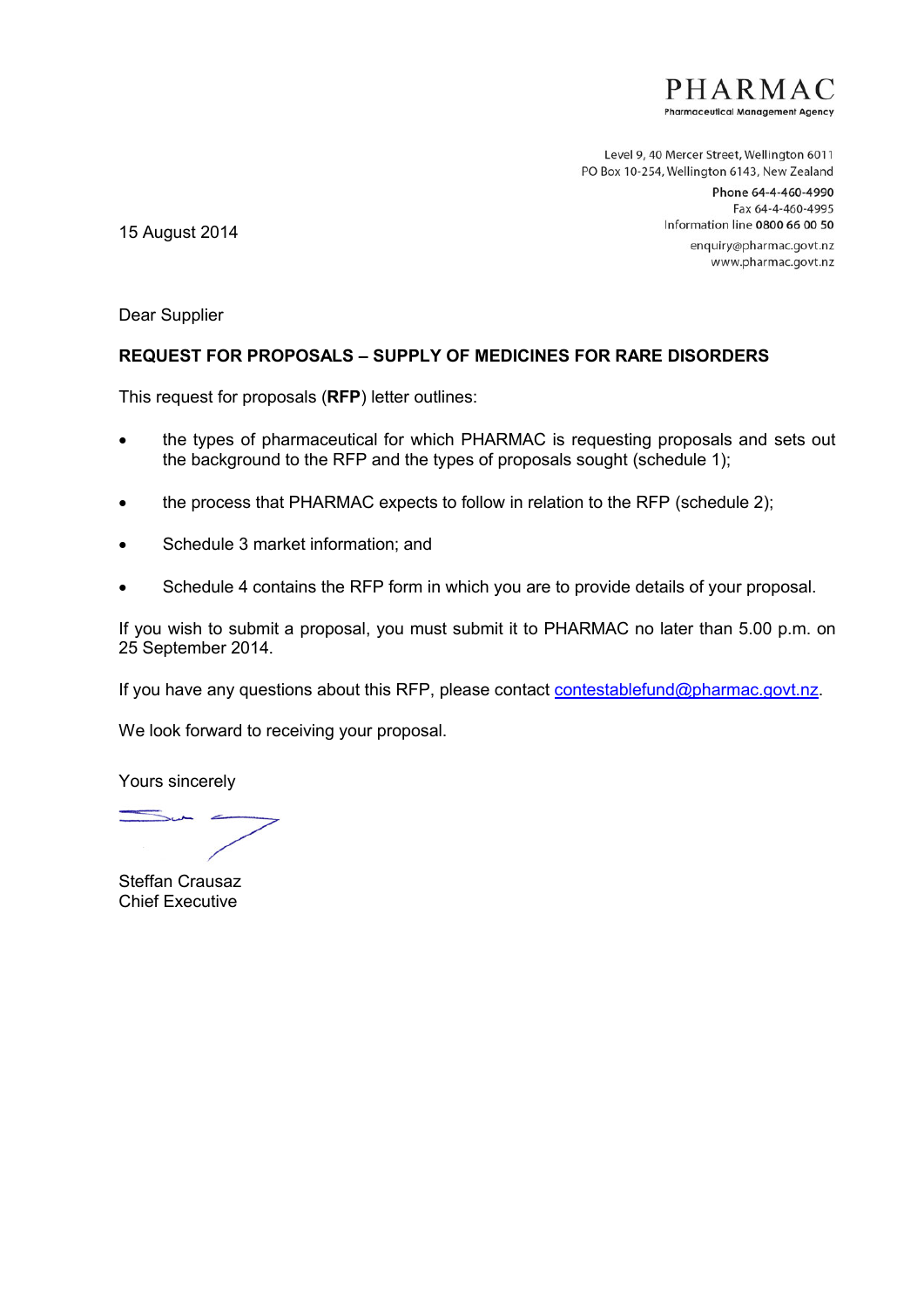# **Schedule 1: Pharmaceutical, background to RFP and types of proposals sought**

# **1. Pharmaceutical**

PHARMAC is interested in considering proposals from suppliers of medicines for rare disorders for the funding and listing of their products in the Pharmaceutical Schedule.

# **2. Background to RFP**

PHARMAC is trialling a new approach to introduce competition into the area of medicines for rare disorders. We are budgeting up to \$5 million per annum (on-going) for medicines funded as a result of this RFP; our aim being to improve funded access to effective treatments for rare disorders by incentivising pharmaceutical suppliers to make competitive pricing offers.

# **3. Proposed parameters and pre-requisites for types of proposals sought**

PHARMAC is interested in receiving proposals for medicines for rare disorders which meet the following pre-requisites.

# **Prerequisites for medicines for rare disorders:**

For an explanation of these prerequisites, and PHARMAC's comments on feedback received during consultation, please see www.pharmac.health.nz/news/notification-2014-08-15-raredisorders.

## *Disorder related*

- 1. There is a rare<sup>1</sup> but clinically defined long-term disorder that is identifiable with reasonable diagnostic precision.
- 2. Epidemiological and other studies provide evidence acceptable to PHARMAC $2$  that the disorder causes a significant reduction in either absolute or relative age-specific life expectancy or quality of life, for those suffering from the disorder<sup>3</sup>.

## *Treatment related*

- 3. The medicine is regarded as a proven therapeutic modality for an identifiable patient population<sup>4</sup> i.e. the medicine has been approved by Medsafe or an international regulatory authority $5$  for the identified indication.
- 4. There is evidence acceptable to PHARMAC $<sup>6</sup>$  that the medicine is likely to be clinically</sup> effective for the identified patient population $4$ .
- 5. The patient's absolute or relative age-specific life expectancy and/or quality of life could be substantially improved as a direct consequence of the treatment<sup>7</sup>.

-

 $1$  Rare is defined as an identifiable and measurable patient population with a prevalence of 1:50,000 or less.

<sup>&</sup>lt;sup>2</sup> On the basis of advice from PTAC and / or the RAD Subcommittee of PTAC.

<sup>&</sup>lt;sup>3</sup> As measured by absolute or proportional QALY loss.

<sup>&</sup>lt;sup>4</sup> The definition of the patient population must be clinically meaningful (not arbitrary) and must treat patients with the same clinical circumstances equally.

<sup>5</sup> Regulators that are recognised by Medsafe for the purposes of an abbreviated approval process, as listed on page 38 of - http://www.medsafe.govt.nz/regulatory/Guideline/Full%20-

<sup>%20</sup>NZ%20Regulatory%20Guidelines%20for%20Medicines.pdf **6** On the basis of advice from PTAC and / or the RAD Subcommittee of PTAC.

 $7$  As measured by absolute or proportional QALY gain.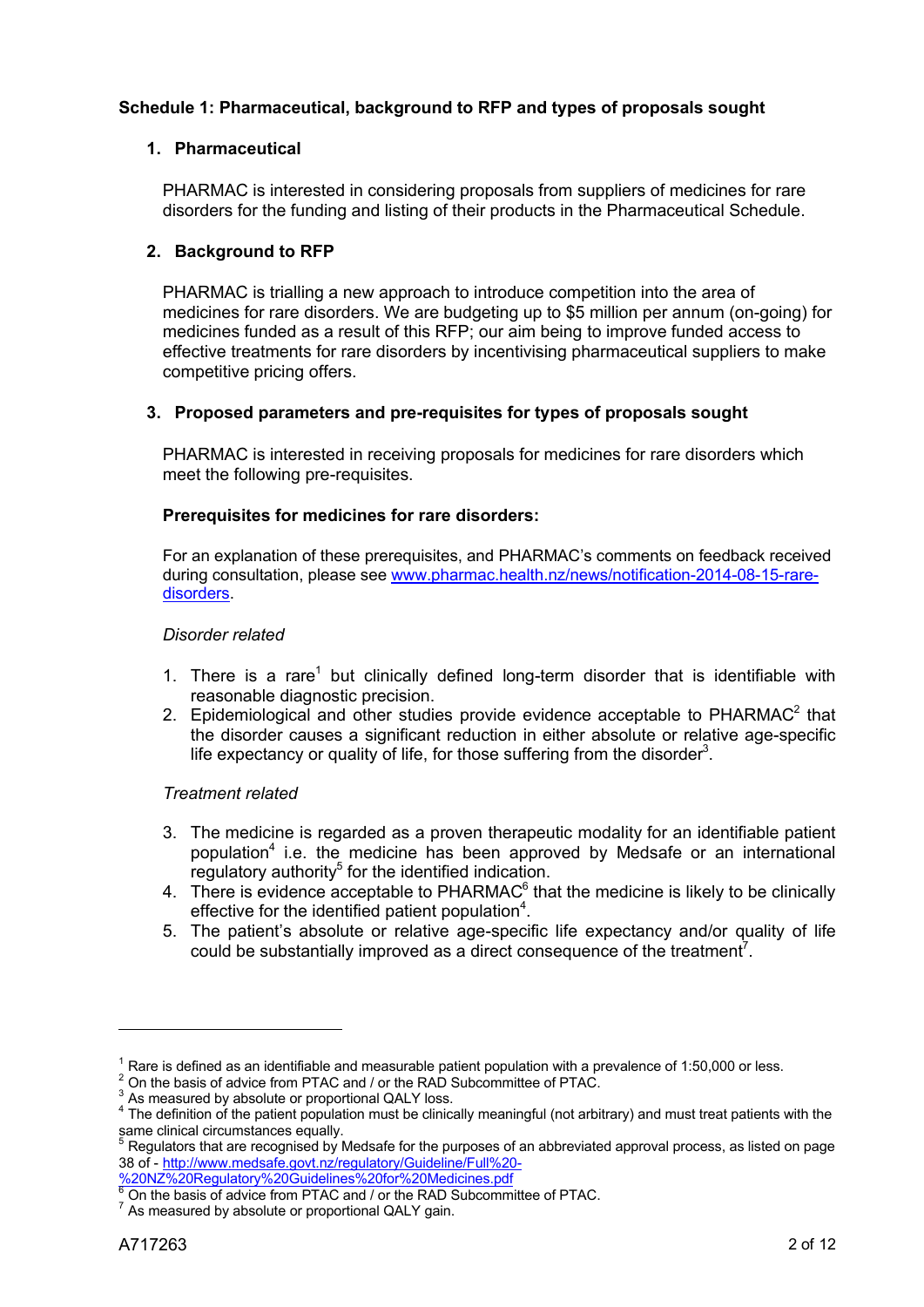## *Alternatives related*

- 6. The medicine is not registered for the treatment of another, non-rare disorder, or if it is, the cumulative prevalence across all the indications still falls within the definition of rare<sup>8</sup>.
- 7. There is no suitable comparable<sup>9</sup> alternative treatment on the Pharmaceutical Schedule.
- 8. There is no suitable<sup>9</sup> funded alternative non-drug therapeutic modality for the rare disorder.

# **4. PHARMAC is willing to consider the following types of proposals:**

- sole subsidised supply, provided sole supply extends no later than 30 June 2018;
- caps, rebates, or other expenditure risk sharing mechanisms;
- cross-deal or bundling arrangements in respect of more than one chemical entity, therapeutic group or sub-group, when at least one of the pharmaceuticals involved is for the treatment of a rare disorder;
- proposals with clinically acceptable and measurable entry and exit criteria.

Please note:

 If you wish to submit a cross-deal or bundled proposal, you must also submit an individual proposal solely related to each pharmaceutical within the bundle that treats a rare disorder.

## **5. PHARMAC is not willing to consider the following types of proposals:**

- caps, rebates, or other expenditure risk sharing mechanisms where the cap, rebate or other expenditure risk sharing mechanism is based on a restricted number of patients. Patients with similar clinical circumstances must be eligible for the same funding;
- where the net expenditure exceeds \$5 million in any 12 month period.

Subject to the above, PHARMAC is open to considering any other types of proposals you may wish to put forward.

-

<sup>&</sup>lt;sup>8</sup> Bidders would be required to reveal their overseas approved indications and their phase three development programme.

Suitable is defined as a treatment that provides a comparable health outcome to the medicine under consideration, for the patient population under consideration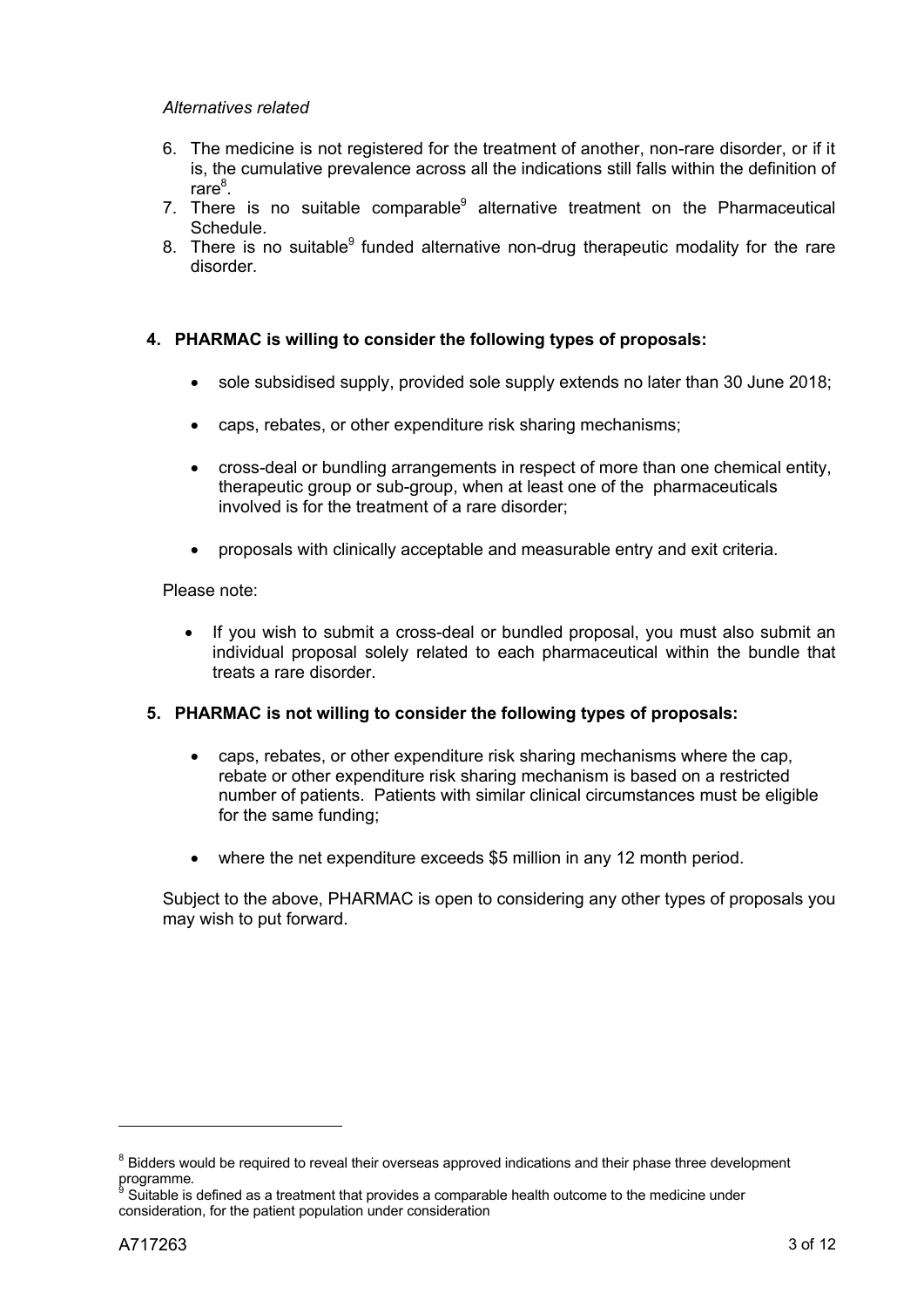# **Schedule 2: RFP process**

PHARMAC expects to follow the process set out below in the sequence indicated.

### **1. Submission**

- (a) You may submit more than one proposal. Each proposal will be considered as a separate proposal.
- (b) Proposals must be submitted by 25 September 2014. Late proposals will only be considered at PHARMAC's discretion.
- (c) You cannot withdraw your proposal, once submitted, while the RFP process is continuing.
- (d) All proposals must be submitted to PHARMAC by email or electronic copy.
- (e) You may submit cost effectiveness analyses for PHARMAC's information prior to the submission deadline and in advance of submissions of commercial proposals. For the avoidance of doubt submission of any cost effectiveness analysis is not considered a proposal and would be treated as confidential information in terms of clause 5(j) of Schedule 2. While PHARMAC would prefer analyses that follow the standard quidelines<sup>10</sup> and are based on the proposed price(s), we will consider analyses prepared for other jurisdictions and/or from international literature.

## **2. Evaluation**

- (a) Following the deadline for submitting proposals an Evaluation Committee comprising PHARMAC staff will evaluate each proposal to assess whether bids are eligible to be considered (i.e. do they meet the pre-requisites) and then select its preferred proposal(s).
- (b) Not all (or indeed potentially not any) eligible bids would receive funding.
- (c) The basis on which the Evaluation Committee will evaluate proposals, and the weight to be given to the criteria and other matters that it considers, are to be determined by the Evaluation Committee at its sole discretion. The matters to be taken into account by the Evaluation Committee will, however, include:
	- (i) the decision criteria (or equivalent) set out in PHARMAC's then current Operating Policies and Procedures (**OPPs**), as published on PHARMAC's website (www.pharmac.govt.nz), to the extent applicable;
	- (ii) any clinical advice from PTAC or its relevant sub-committees; PTAC or its Subcommittee is likely to provide advice to PHARMAC on proposals received, with respect to:
		- (A) Whether bids received meet the fund's pre-requisites (if required).
		- (B) The quality of the clinical evidence (particularly regarding health need and treatment efficacy) submitted or otherwise available for any bids for medicines that have not already been assessed by PTAC (if required).

-

<sup>&</sup>lt;sup>10</sup> http://www.pharmac.health.nz/medicines/how-medicines-are-funded/economic-analysis/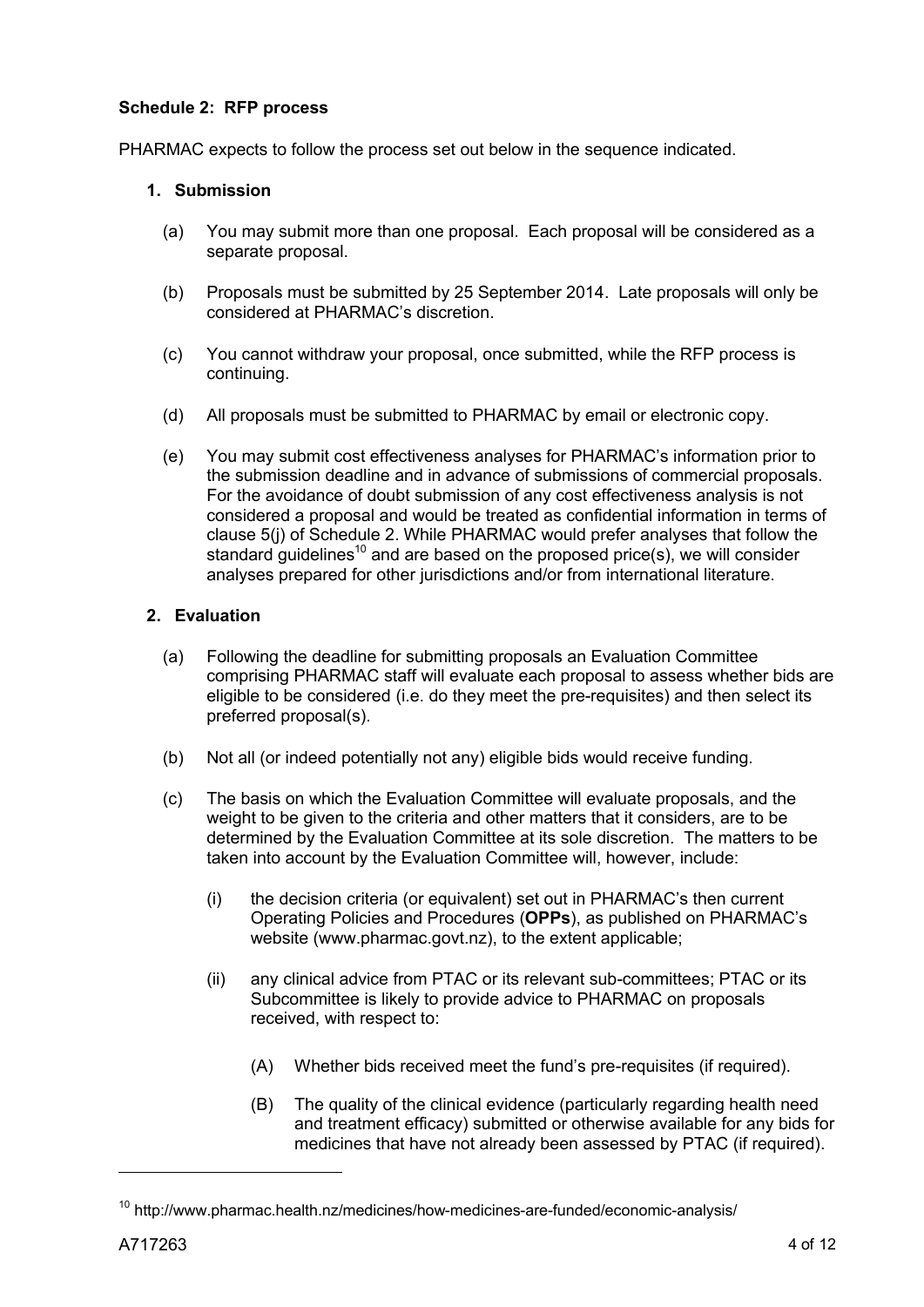- (C) Advice on any bids for medicines that have already been assessed by PTAC, to account for new evidence and / or pricing changes.
- (D) Clinical acceptability and measurability of possible or bidder proposed entry and exit criteria and on-going eligibility for funding (if required).
- (iii) any other matters that the Evaluation Committee considers to be relevant (provided that PHARMAC will notify such matters and allow an opportunity for submitters of proposals to address them).
- (d) Each proposal will be evaluated on the basis that the price offered, the expenditure entailed, and any other terms included in the proposal, are the best that the supplier is able to offer. If you do not put forward your best terms you risk having your proposal excluded at the evaluation stage.
- (e) PHARMAC is not bound to select the lowest priced proposal or any proposal.

#### **3. Negotiation**

- (a) PHARMAC may negotiate with the submitter(s) of one or more preferred proposals, in the latter case whether or not the acceptance of such supplier's proposal would exclude acceptance of any other proposal.
- (b) Negotiations will proceed on the basis that PHARMAC's standard terms and conditions for supply of pharmaceuticals, which are available on request from PHARMAC, will apply.
- (c) Given that PHARMAC expects your proposal to be the best you can offer, PHARMAC does not intend to initiate negotiation with you on price. However, PHARMAC does not exclude the possibility that the final price agreed will be different from the price put forward in your proposal, as a result of the impact that other negotiated terms may have on price.
- (d) PHARMAC may negotiate and enter into a provisional agreement with a preferred supplier(s) on whatever special terms, in addition to PHARMAC's standard terms and conditions, PHARMAC considers appropriate.
- (e) If PHARMAC and the supplier(s) are unable to reach a provisional agreement within what PHARMAC considers to be a reasonable time, PHARMAC may terminate those negotiations and negotiate, or continue to negotiate, with a different supplier(s).

#### **4. Consultation and approval**

- (a) Any provisional agreement will be conditional on consultation with suppliers and other interested parties, to the extent PHARMAC considers consultation to be necessary or appropriate, and on Board approval (or approval by the Board's delegate acting under delegated authority).
- (b) PHARMAC will not consider any counter-offers received during consultation.
- (c) The provisional agreement and responses to consultation will be considered by PHARMAC's Board (or by the Board's delegate acting under delegated authority) in accordance with the decision criteria (or equivalent) in PHARMAC's then current OPPs.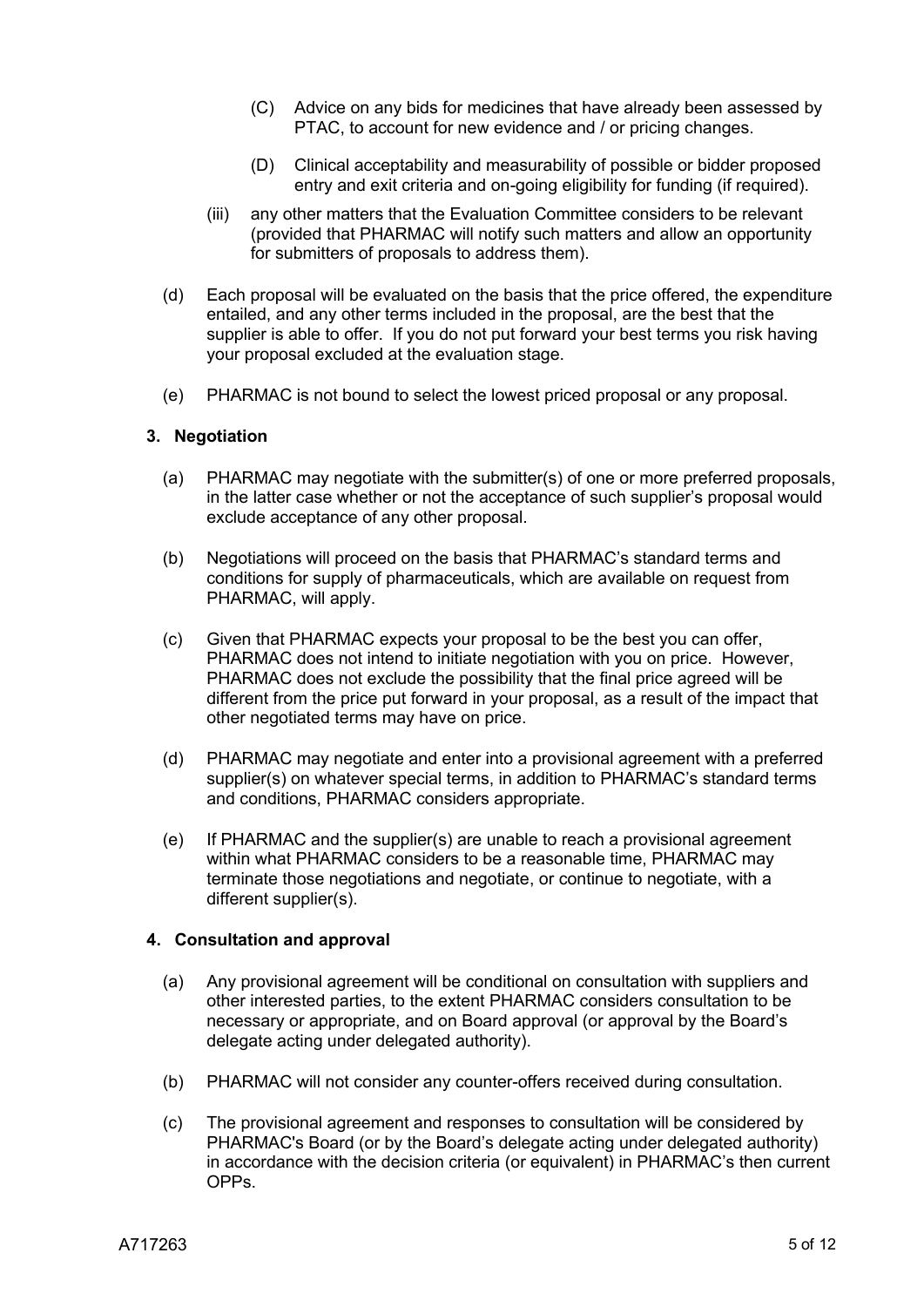- (d) If the Board or its delegate does not approve a particular provisional agreement, then PHARMAC may initiate negotiations and negotiate, or continue to negotiate, for a provisional agreement with any other supplier(s).
- (e) The RFP process will be complete once PHARMAC has notified suppliers of either:
	- (i) the Board's or its delegate's final decisions in relation to the RFP; or
	- (ii) the termination of the RFP process.

#### **5. Miscellaneous**

- (a) PHARMAC reserves the right:
	- (i) to make such adjustments to the above RFP process as it considers appropriate, at any time during the process, provided that it notifies suppliers affected by those changes:
	- (ii) not to accept any proposal;
	- (iii) to seek clarification of any proposal;
	- (iv) to meet with any supplier in relation to its proposal;
	- (v) to enter into an agreement or arrangement that differs in material respects from that envisaged in this RFP letter;
	- (vi) to suspend this RFP process. For example, if during the RFP process (and before a provisional agreement is entered into) it becomes apparent to PHARMAC that further consultation is appropriate or required we may suspend the RFP process in order to consult. In this situation we may ask you to adapt and resubmit your proposal in light of consultation, or alternatively we may request that new proposals be submitted;
	- (vii) to terminate this RFP process at any time, by notifying suppliers who submitted proposals, and, following termination, to negotiate with any supplier(s) on whatever terms PHARMAC thinks fit;
	- (viii) to re-advertise for proposals.
- (b) PHARMAC may consult or seek clinical advice from PTAC or its relevant subcommittee at any stage of the RFP process. PHARMAC will notify you if the clinical advice results in any changes to the terms of the RFP.
- (c) You must not initiate or engage in any communication with other suppliers in relation to the RFP, whether before or after submitting their proposal(s), until such time as the RFP process is completed.
- (d) You must not at any time initiate any communication with PHARMAC's directors or officers, the Ministry of Health, the Minister of Health or District Health Boards, with a view to influencing the outcome of this RFP process.
- (e) You must pay your own costs for preparing and submitting your proposal.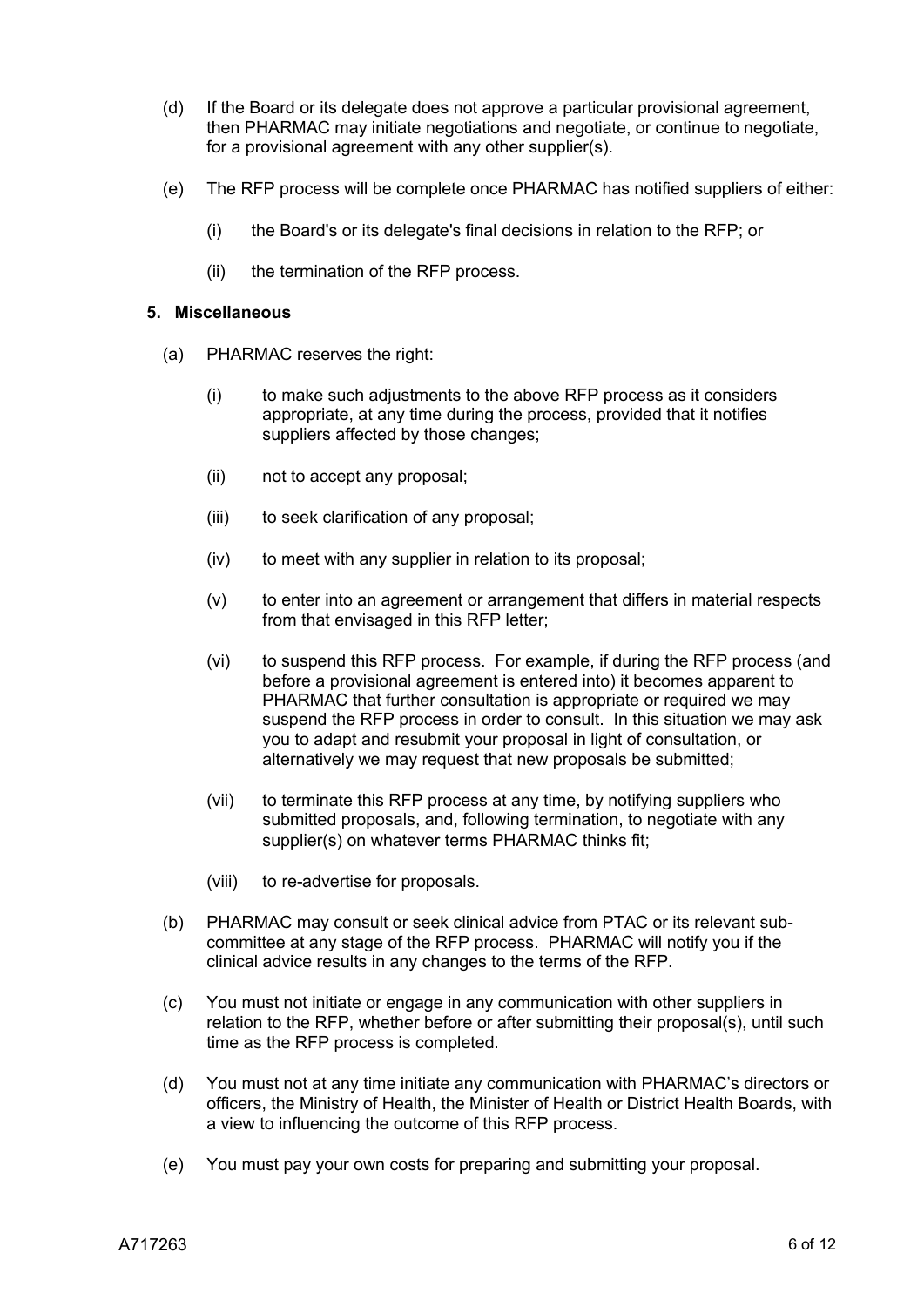- (f) Proposals are submitted in reliance on your own knowledge, skill, and independent advice, and not in reliance on any representations made by PHARMAC.
- (g) Your submission of a proposal will be taken as acceptance of the terms contained in this RFP letter. PHARMAC may exclude your proposal if you do not comply with any of the terms contained in this RFP letter.
- (h) This is an RFP and not a tender. Your proposal is not an offer capable of being converted into a contract for the supply of the medicine for a rare disorder by PHARMAC's apparent acceptance and instead a separate agreement needs to be negotiated.
- (i) PHARMAC is not liable in any way whatsoever for any direct or indirect loss (including loss of profit), damage or cost of any kind incurred by you or any other person in relation to this RFP.
- (j) PHARMAC will consider your commercial proposal and information exchanged between us in any negotiations relating to your proposal, excluding:
	- information already in the public domain; and/or
	- the fact that you submitted a proposal or proposals (i.e. PHARMAC may disclose your company name and the number of proposals you submitted);

to be confidential to us and our employees, legal advisors and other consultants, the Ministry of Health and DHBs (**Confidential Information**). However, you acknowledge that it may be necessary or appropriate for PHARMAC to release Confidential Information:

- (i) pursuant to the Official Information Act 1982; or
- (ii) in the course of consultation on a provisional agreement entered into with a supplier; or
- (iii) in publicly notifying any approval by the PHARMAC Board of that agreement; or
- (iv) otherwise pursuant to PHARMAC's public law or any other legal obligations.

PHARMAC may consult with you before deciding whether to disclose Confidential Information for the purposes described in sub-clauses (i) to (iv) above. You acknowledge, however, that it is for PHARMAC to decide, in its absolute discretion, whether it is necessary or appropriate to disclose information for any of the above purposes, provided that PHARMAC shall act in good faith in disclosing any Confidential Information.

## **6. Anticipated timeline**

- (a) Following receipt of proposals, PHARMAC anticipates:
	- (i) the Medicines for Rare Diseases Subcommittee of PTAC providing clinical advice on proposals in October 2014
	- (ii) the Evaluation Committee evaluating proposals in late October to early November 2014;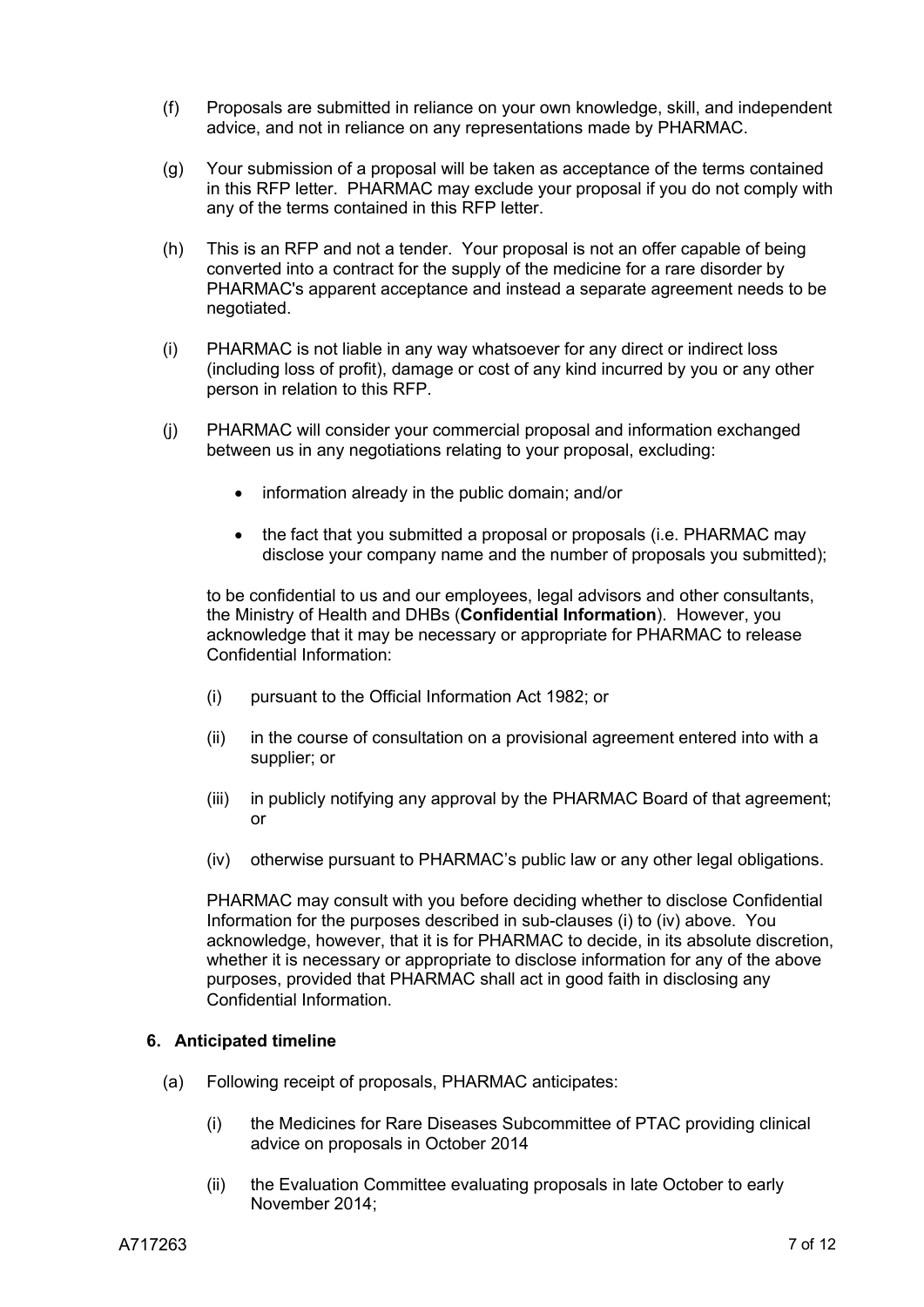- (iii) negotiating with submitter(s) of one or more preferred proposals in November 2014;
- (iv) consulting on a provisional agreement, or provisional agreements in December 2014;
- (v) PHARMAC's Board, or the Board's delegate, considering the provisional agreement, or provisional agreements in either January or February 2015.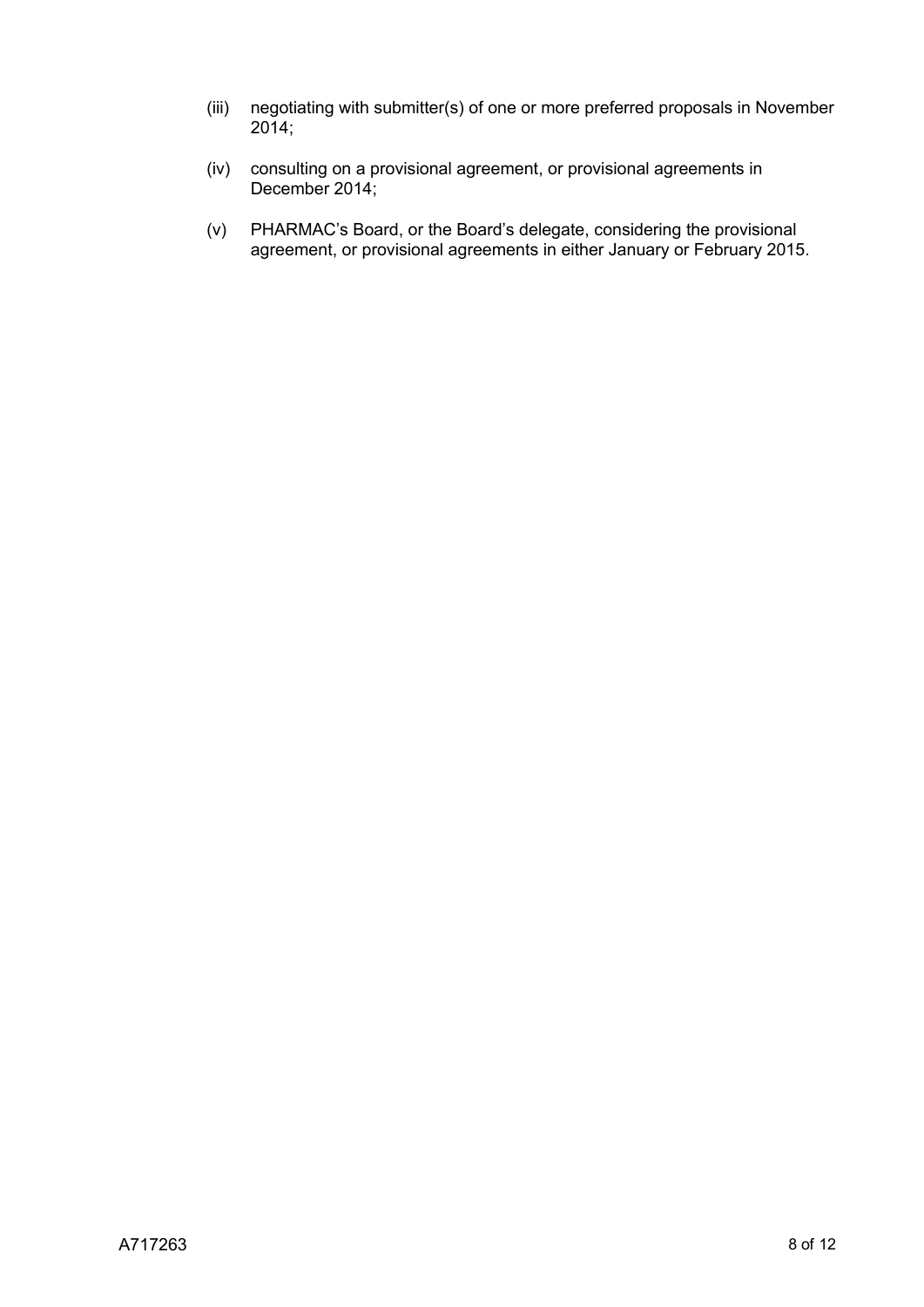# **Schedule 3: Market information**

Following consultation on the draft RFP PHARMAC has decided not to include market information in this RFP.

For the avoidance of doubt PHARMAC is seeking proposals in relation to any product which meets the 8 prerequisites detailed in Schedule 1, section 3 above. Products previously identified in this section of the draft RFP were products that *may* meet those criteria. The list was not intended to be exhaustive, nor was the intent to suggest these were the only products that PHARMAC was seeking proposals for.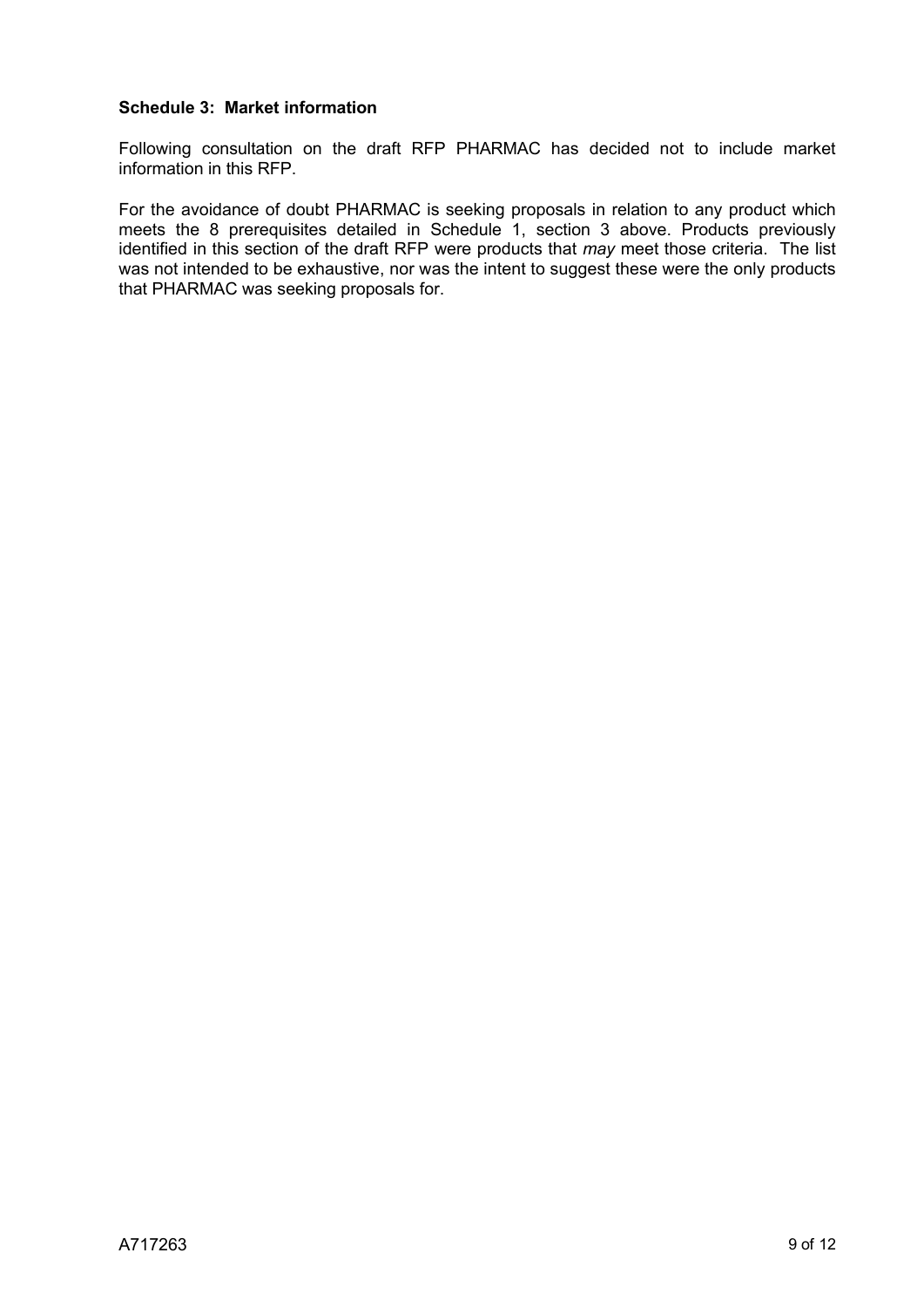## **Schedule 4: Proposal form**

## *An electronic version of this form is available from PHARMAC. You should expand the boxes as necessary.*

### **[***Supplier to insert date*]

Chief Executive C/- contestablefund@pharmac.govt.nz]

Dear Sir/Madam

### **Proposal for the supply of [***insert pharmaceutical***]**

In response to your request for proposals (**RFP**) dated [*insert date*], we put forward the following proposal in respect of [*insert pharmaceutical*].

Set out below is further information in support of our proposal.

(a) Our contact details:

| Name of supplier |  |
|------------------|--|
| Contact person   |  |
| Address          |  |
| Phone            |  |
| Facsimile        |  |
| Email address    |  |

(b) Details of pharmaceutical presentation:

| Chemical name                   |  |
|---------------------------------|--|
| Strength [(e.g. 500mg)]         |  |
| Form [(e.g. capsule)]           |  |
| Brand name                      |  |
| Pack size $[(e.g. 30's)]$       |  |
| Packaging type [(e.g. blister)] |  |

(c) Key features of our proposal: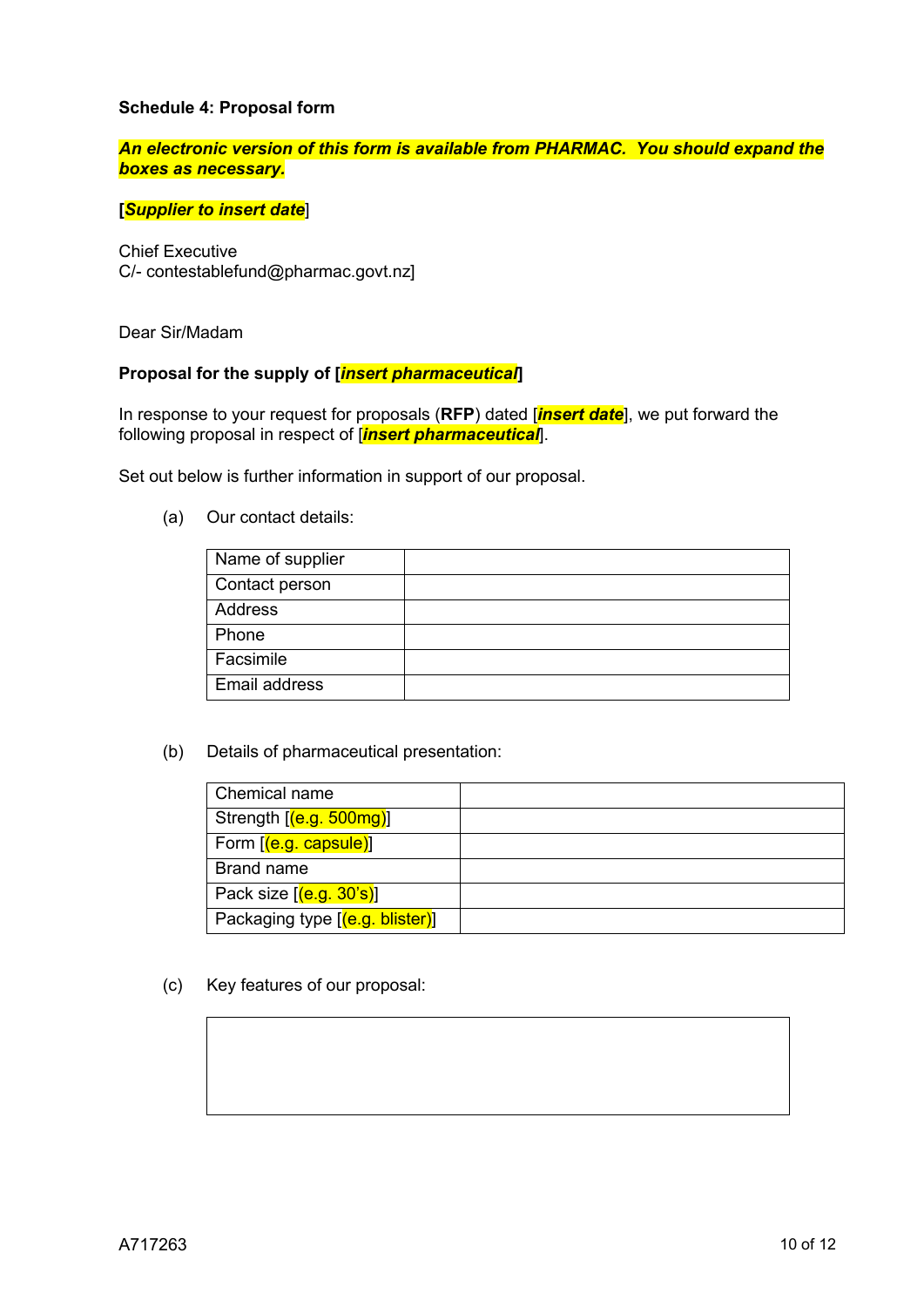(d) Information relating to pricing (\$NZ, GST exclusive), including any related conditions or proposed terms affecting cost for PHARMAC (e.g. price in return for sole supply, reference price protection, risk sharing mechanisms, etc.):

(e) Evidence of market approval and any other required consents:

| Date of market approval (please attach copy of<br>Medsafe Gazette notice)          |  |
|------------------------------------------------------------------------------------|--|
| <b>[OR</b> evidence of international market approval<br>by a recognised regulator) |  |
| <b>Insert any other consents required for</b><br>pharmaceutical                    |  |

(f) Information about our ability to ensure the continuity of supply of the pharmaceutical:

(g) Information about our previous supply performance and relevant expertise:

(h) Proposals/suggestions (e.g. pricing, risk sharing arrangements, etc) regarding the pharmaceutical not expressly identified in this RFP that we would like PHARMAC to consider as part of our proposal:

(i) Reasons why PHARMAC should accept our proposal: